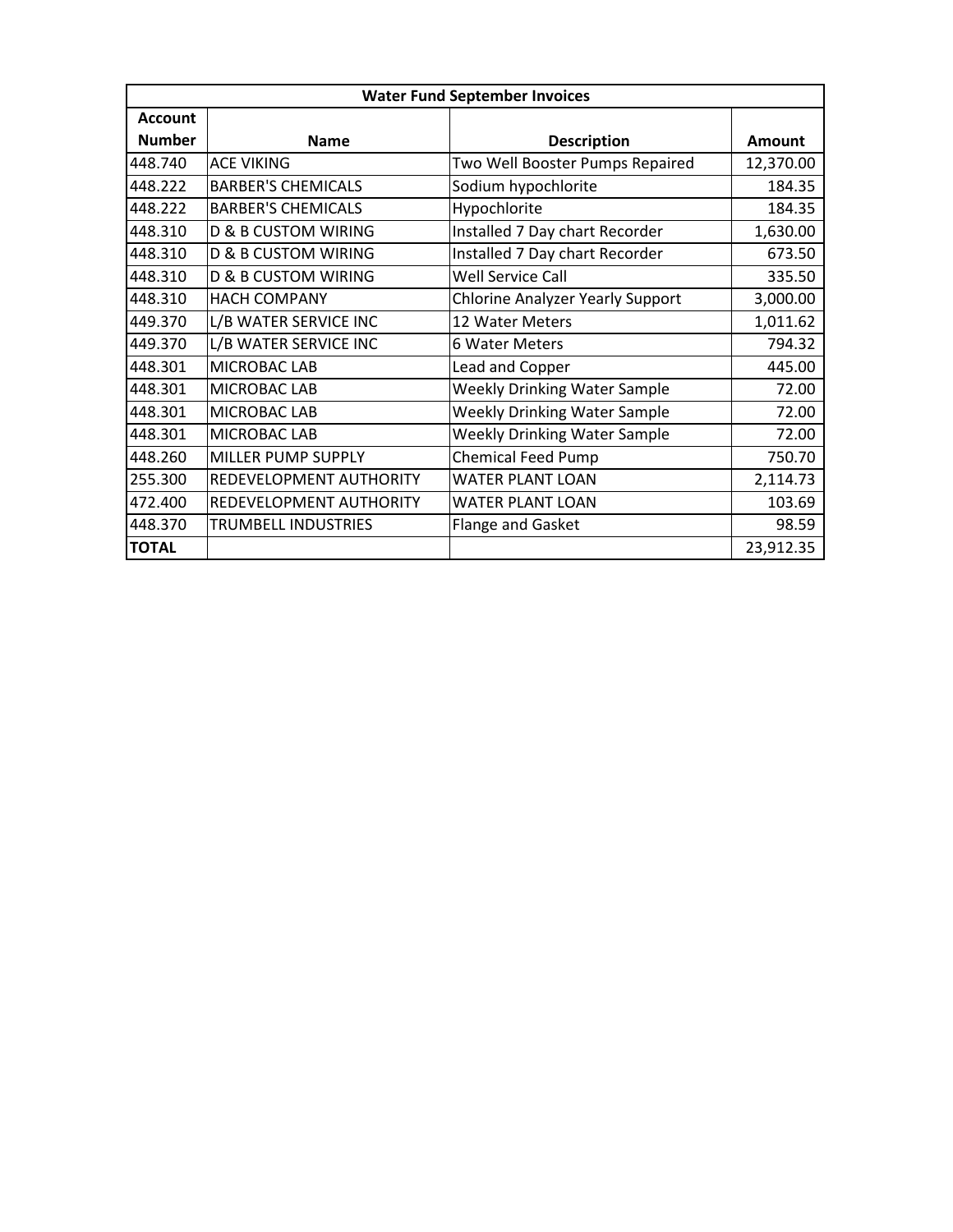## **Sewer Fund September Invoices**

| <b>Account</b> |                                     |                                      | <b>Amount</b> |
|----------------|-------------------------------------|--------------------------------------|---------------|
| <b>Number</b>  | <b>Name</b>                         | <b>Description</b>                   | <b>Due</b>    |
| 480.000        | ACE VIKING ELECTRIC MOTOR           | <b>Hydromatic Pump</b>               | 15,529.00     |
| 429.222        | <b>BARBER'S CHEMICALS</b>           | <b>Bisulfites</b>                    | 418.75        |
| 429.370        | <b>CERTIFIED LABORATORIES</b>       | Oil for Gear boxes                   | 355.20        |
| 429.311        | D & B CUSTOM WIRING, INC.           | <b>Blower fuses</b>                  | 202.00        |
| 429.311        | D & B CUSTOM WIRING, INC.           | Plant Lift Station Repair            | 597.50        |
| 429.301        | ENVIRONMENTAL SERVICE LAB           | Nitrogen Sample                      | 74.95         |
| 429.301        | ENVIRONMENTAL SERVICE LAB           | Nitrogen Sample                      | 72.95         |
| 429.301        | ENVIRONMENTAL SERVICE LAB           | Nitrogen Sample                      | 74.95         |
| 429.301        | ENVIRONMENTAL SERVICE LAB           | Nitrogen Sample                      | 74.95         |
| 429.370        | <b>FAIRVIEW HARDWARE</b>            | <b>MDSE</b>                          | 26.03         |
| 429.370        | <b>GREAT LAKES ON-SITE</b>          | <b>Tire Repair</b>                   | 22.99         |
| 492.081        | LAKE CITY MUNICIPAL SEWER AUTHORITY | 2001 Upgrade                         | 3,205.60      |
| 471.700        | LAKE CITY MUNICIPAL SEWER AUTHORITY | 2018 Upgrade                         | 23,285.55     |
| 429.311        | LAKE CITY POWER SYSTEMS, LLC        | Kohler                               | 218.99        |
| 429.310        | PENN OHIO WASTE PROCESSING          | 20 Yard Roll Off 13.21 Tons          | 973.48        |
| 429.310        | PENN OHIO WASTE PROCESSING          | 20 Yard Roll Off 13.62 Tons          | 990.50        |
| 429.310        | PENN OHIO WASTE PROCESSING          | 20 Yard Roll Off 12.42 Tons          | 940.68        |
| 429.311        | <b>RA SERVICES</b>                  | Sewer Check                          | 145.00        |
| 429.370        | SUPERIOR AUTO SUPPLY, INC.          | <b>Battery Sewer Plant Generator</b> | 159.98        |
| 429.740        | TELEDYNE INSTRUMENTS, INC           | Sampler for Effluent                 | 7,335.00      |
| Total          |                                     |                                      | 54,704.05     |